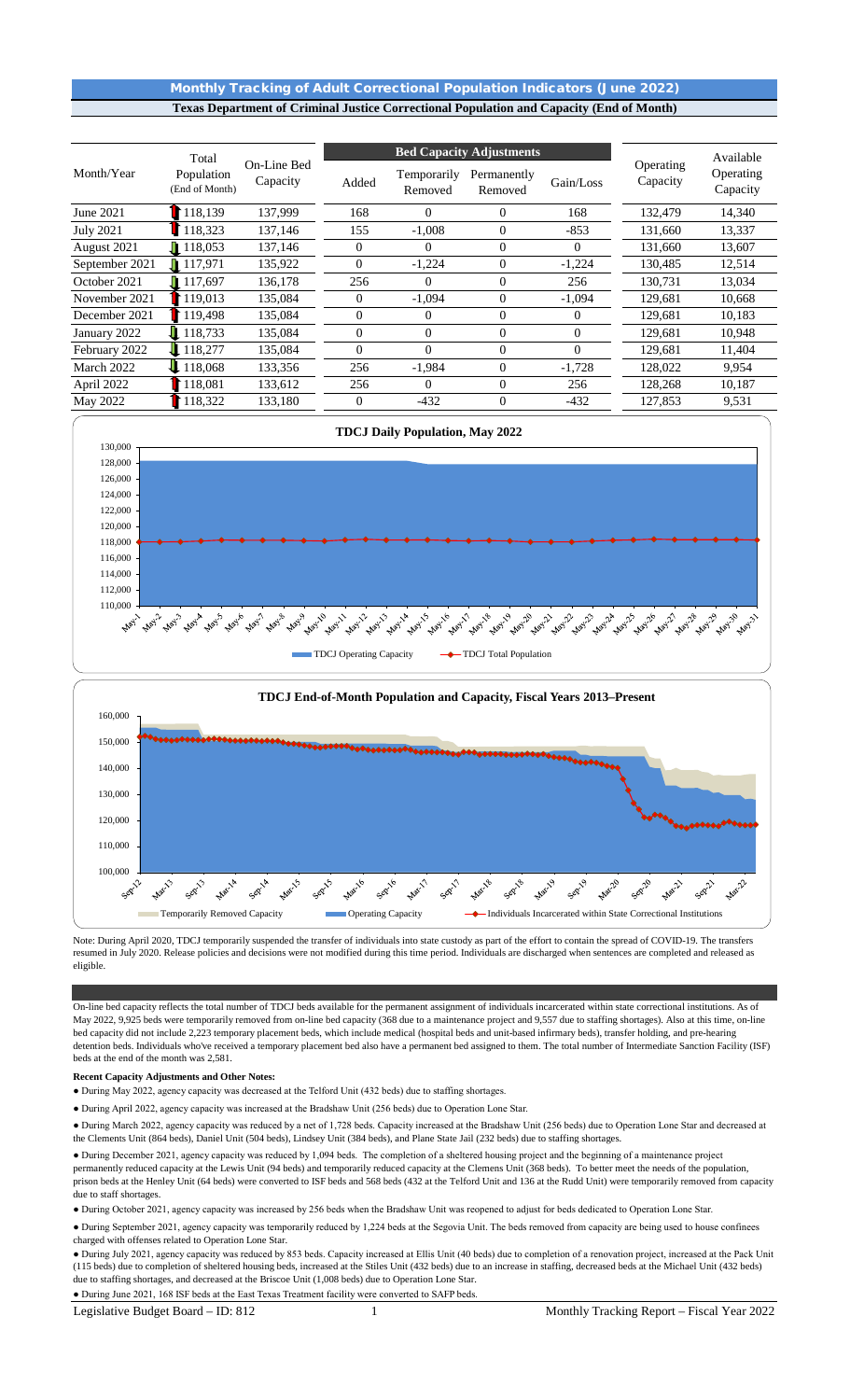## Monthly Tracking of Adult Correctional Population Indicators (June 2022) **Texas Department of Criminal Justice Community Supervision (Adult Probation) Populations**

|            | (End of Month) | <b>Individuals Under Direct Supervision</b> | <b>Supervision Placements</b> <sup>1</sup> |        |             |  |  |  |
|------------|----------------|---------------------------------------------|--------------------------------------------|--------|-------------|--|--|--|
| Month/Year | Felony         | Misdemeanor                                 | Month/Year                                 | Felony | Misdemeanor |  |  |  |
| May-2021   | 137,029        | 48.579                                      | May-2021                                   | 3,736  | 5,028       |  |  |  |
| Jun-2021   | 136.689        | 50,067                                      | Jun-2021                                   | 4,295  | 5,838       |  |  |  |
| Jul-2021   | 136,221        | 51,576                                      | Jul-2021                                   | 3,896  | 5,464       |  |  |  |
| Aug-2021   | 135,924        | 53,293                                      | Aug-2021                                   | 4,252  | 5,910       |  |  |  |
| Sep-2021   | 136,207        | 54,439                                      | Sep-2021                                   | 4,705  | 5,355       |  |  |  |
| Oct-2021   | 136,536        | 56,093                                      | Oct-2021                                   | 4,358  | 5,939       |  |  |  |
| Nov-2021   | 136,357        | 57,321                                      | Nov-2021                                   | 4,002  | 5,118       |  |  |  |
| Dec-2021   | 136,574        | 58,685                                      | Dec-2021                                   | 3,481  | 4.449       |  |  |  |
| Jan-2022   | 136,300        | 59,687                                      | Jan-2022                                   | 3,961  | 4,931       |  |  |  |
| Feb-2022   | 135,888        | 60,673                                      | Feb-2022                                   | 3,930  | 4,937       |  |  |  |
| Mar-2022   | 136,508        | 62,381                                      | Mar-2022                                   | 4,787  | 6,311       |  |  |  |
| Apr-2022   | 137,312        | 63,664                                      | Apr-2022                                   | 4,725  | 5,706       |  |  |  |
| Average    | 136.462        | 56.372                                      | Total                                      | 50,128 | 64,986      |  |  |  |



Month/Year Felony Misdemeanor Month/Year Felony Misdemeanor May-2021 2,470 2,939 May-2021 1,346 649 Jun-2021  $Jul-2021$  2,210 2,939 Jul-2021 1,370 708<br>Aug-2021 2,533 3,118 Aug-2021 1,443 722 Aug-2021 2,533 3,118 Aug-2021 1,443 722<br>Sep-2021 2,215 3,169 Sep-2021 1,571 676 Sep-2021  $\overline{Oct-2021}$  2,289 3,067  $\overline{Oct-2021}$  1,504 756<br>Nov-2021 2,087 2,974  $\overline{Nov-2021}$  1,307 687 Nov-2021 2,087 2,974 Nov-2021 1,307 687 Dec-2021 1,939 2,872 Dec-2021 1,200 556<br>Jan-2022 2,238 3,076 Jan-2022 1,261 666  $\begin{array}{|l|c|c|c|c|c|}\hline \text{Jan-2022} & \text{2,238} & \text{3,076} & \text{Jan-2022} & \text{1,261} & \text{666} \\ \hline \text{Feb-2022} & \text{2,132} & \text{3,024} & \text{Feb-2022} & \text{1,435} & \text{676} \\ \hline \text{Mar-2022} & \text{2,316} & \text{3,509} & \text{Mar-2022} & \text{1,561} & \text{841} \\ \hline \end{array}$ Feb-2022 Mar-2022 2,316 3,509 Mar-2022 1,561 841 Apr-2022 2,133 3,400 Apr-2022 1,515 765 Total 27,075 37,314 Total 17,015 8,498 **Successful Supervision Terminations2 Unsuccessful Supervision Terminations3**



### **Parole and Discretionary Mandatory Supervision Case Considerations, Case Approvals, and Case Approval Rates**

|            | Parole              |                  |            | <b>Discretionary</b><br><b>Mandatory Supervision</b> |                  | 90,000          |                                                                              |      |                                                    |      |      | Parole and DMS Considerations, Approvals, and Rates<br><b>Fiscal Years 2013 - Present</b> |      |                                          |      |       |  |
|------------|---------------------|------------------|------------|------------------------------------------------------|------------------|-----------------|------------------------------------------------------------------------------|------|----------------------------------------------------|------|------|-------------------------------------------------------------------------------------------|------|------------------------------------------|------|-------|--|
| Month/Year | Cases<br>Considered | Approval<br>Rate | Month/Year | Cases<br>Considered                                  | Approval<br>Rate | 80,000          |                                                                              |      |                                                    |      |      |                                                                                           |      |                                          |      |       |  |
| Jun-2021   | 6,113               | 41.2%            | Jun-2021   | 1,205                                                | 46.6%            | 70,000          |                                                                              |      |                                                    |      |      |                                                                                           |      |                                          |      |       |  |
| Jul-2021   | 6,072               | 37.4%            | Jul-2021   | 1,137                                                | 42.6%            | 60,000          |                                                                              |      |                                                    |      |      |                                                                                           |      |                                          |      |       |  |
| Aug-2021   | 5,583               | 39.4%            | Aug-2021   | 1,194                                                | 43.4%            | 50,000          |                                                                              |      |                                                    |      |      |                                                                                           |      |                                          |      |       |  |
| Sep-2021   | 5,239               | 37.5%            | $Sep-2021$ | 1,029                                                | 46.1%            | Cases<br>40,000 |                                                                              |      |                                                    |      |      |                                                                                           |      |                                          |      |       |  |
| Oct-2021   | 5,162               | 36.2%            | Oct-2021   | 996                                                  | 41.3%            |                 |                                                                              |      |                                                    |      |      |                                                                                           |      |                                          |      |       |  |
| Nov-2021   | 4,932               | 37.2%            | Nov-2021   | 1,154                                                | 48.5%            | 30,000          |                                                                              |      |                                                    |      |      |                                                                                           |      |                                          |      |       |  |
| Dec-2021   | 4,615               | 42.9%            | Dec-2021   | 1,183                                                | 50.0%            | 20,000          |                                                                              |      |                                                    |      |      |                                                                                           |      |                                          |      |       |  |
| Jan-2022   | 4,547               | 43.1%            | Jan-2022   | 1,247                                                | 52.4%            | 10,000          |                                                                              |      |                                                    |      |      |                                                                                           |      |                                          |      |       |  |
| Feb-2022   | 4,335               | 43.5%            | Feb-2022   | 1,094                                                | 52.8%            |                 |                                                                              |      |                                                    |      |      |                                                                                           |      |                                          |      |       |  |
| Mar-2022   | 5,868               | 40.6%            | Mar-2022   | 1,312                                                | 50.2%            |                 | 2013                                                                         | 2014 | 2015                                               | 2016 | 2017 | 2018                                                                                      | 2019 | 2020                                     | 2021 | 2022* |  |
| Apr-2022   | 5,120               | 38.7%            | Apr-2022   | 1,156                                                | 51.2%            |                 |                                                                              |      |                                                    |      |      | <b>Fiscal Year</b>                                                                        |      |                                          |      |       |  |
| May-2022   | 4,983               | 38.7%            | May-2022   | 1,166                                                | 48.8%            |                 |                                                                              |      | Parole Considerations<br><b>DMS</b> Considerations |      |      |                                                                                           |      | Parole Approvals<br><b>DMS</b> Approvals |      |       |  |
| Average    | 5,214               | 39.6%            | Average    | 1,156                                                | 47.9%            |                 |                                                                              |      | -Parole Approval Rate                              |      |      |                                                                                           |      | -DMS Approval Rate                       |      |       |  |
|            |                     |                  |            |                                                      |                  |                 | *Fiscal Year 2022 is based on nine months of data (September 2021-May 2022). |      |                                                    |      |      |                                                                                           |      |                                          |      |       |  |

#### **Parole Supervision Population**



| <b>Active Parole</b><br><b>Supervision Population</b> |                                           |  |  |  |  |  |  |  |  |
|-------------------------------------------------------|-------------------------------------------|--|--|--|--|--|--|--|--|
| Month/Year                                            | <b>Total Population</b><br>(End-of-Month) |  |  |  |  |  |  |  |  |
| May-2021                                              | 83,638                                    |  |  |  |  |  |  |  |  |
| Jun-2021                                              | 82,905                                    |  |  |  |  |  |  |  |  |
| Jul-2021                                              | 82,171                                    |  |  |  |  |  |  |  |  |
| Aug-2021                                              | 81,180                                    |  |  |  |  |  |  |  |  |
| Sep-2021                                              | 80,843                                    |  |  |  |  |  |  |  |  |
| Oct-2021                                              | 80.349                                    |  |  |  |  |  |  |  |  |
| Nov-2021                                              | 79,886                                    |  |  |  |  |  |  |  |  |
| Dec-2021                                              | 79,739                                    |  |  |  |  |  |  |  |  |
| Jan-2022                                              | 79,451                                    |  |  |  |  |  |  |  |  |
| Feb-2022                                              | 79,418                                    |  |  |  |  |  |  |  |  |
| Mar-2022                                              | 79,053                                    |  |  |  |  |  |  |  |  |
| Apr-2022                                              | 78,677                                    |  |  |  |  |  |  |  |  |
| $1-4$                                                 | All footnotes are detailed on page 5.     |  |  |  |  |  |  |  |  |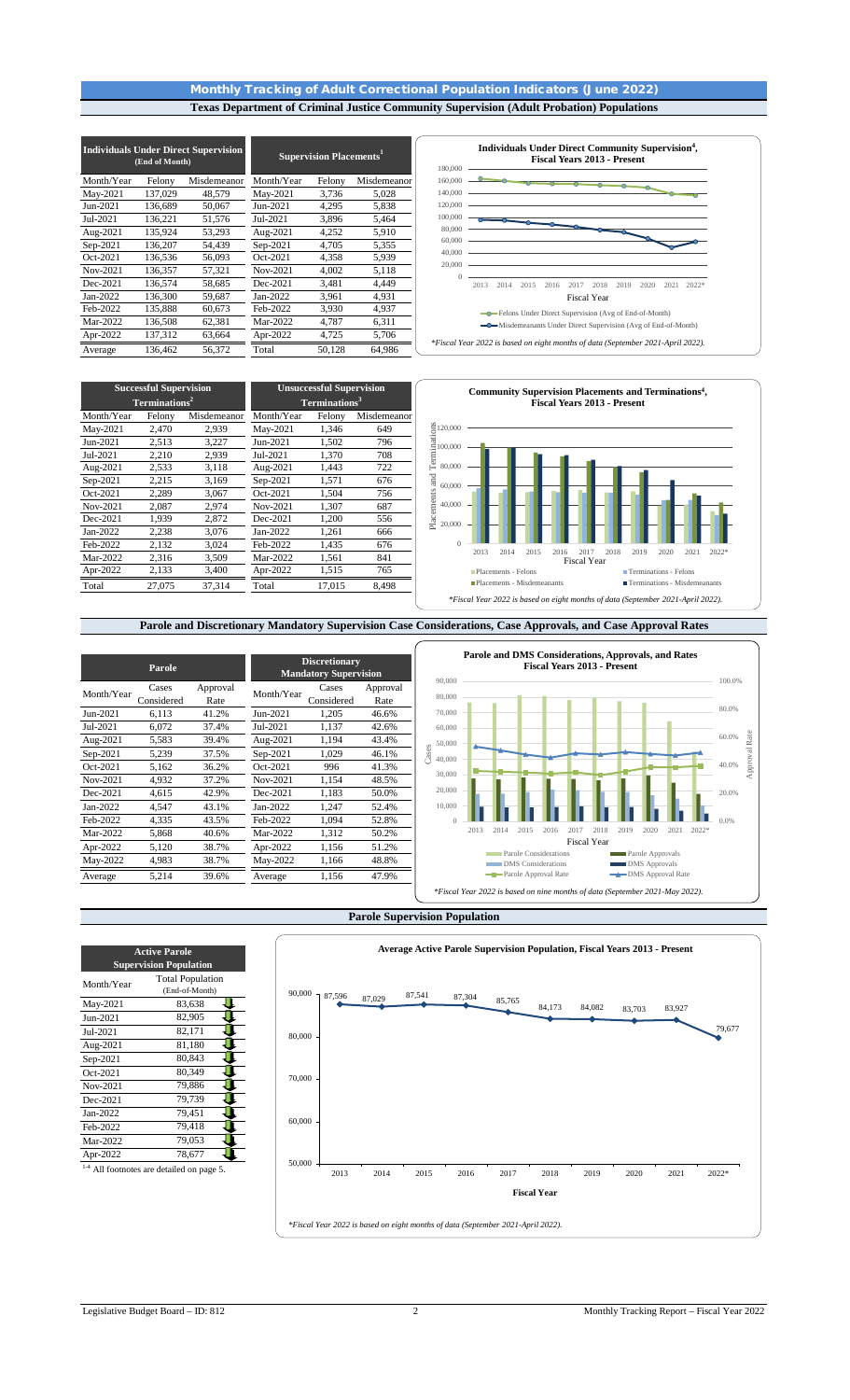



| <b>Residential Populations (Average Daily Population)</b> |                     |                   |                                       |                                    |  |  |  |  |  |
|-----------------------------------------------------------|---------------------|-------------------|---------------------------------------|------------------------------------|--|--|--|--|--|
| Month/Year                                                | <b>Institutions</b> | Halfway<br>Houses | Contract<br>Residential<br>Placements | Total<br>Residential<br>Population |  |  |  |  |  |
| Jun-2021                                                  | 678                 | 54                | 56                                    | 788                                |  |  |  |  |  |
| Jul-2021                                                  | 692                 | 54                | 57                                    | 803                                |  |  |  |  |  |
| Aug-2021                                                  | 692                 | 55                | 57                                    | 804                                |  |  |  |  |  |
| Sep-2021                                                  | 671                 | 62                | 53                                    | 787                                |  |  |  |  |  |
| Oct-2021                                                  | 670                 | 63                | 50                                    | 783                                |  |  |  |  |  |
| Nov-2021                                                  | 651                 | 71                | 48                                    | 771                                |  |  |  |  |  |
| Dec-2021                                                  | 635                 | 69                | 46                                    | 750                                |  |  |  |  |  |
| Jan-2022                                                  | 596                 | 55                | 43                                    | 694                                |  |  |  |  |  |
| Feb-2022                                                  | 584                 | 52                | 43                                    | 679                                |  |  |  |  |  |
| Mar-2022                                                  | 567                 | 63                | 55                                    | 686                                |  |  |  |  |  |
| Apr-2022                                                  | 562                 | 66                | 61                                    | 689                                |  |  |  |  |  |
| May-2022                                                  | 567                 | 57                | 64                                    | 688                                |  |  |  |  |  |
| FY '21 thru May                                           | 620                 | 57                | 56                                    | 733                                |  |  |  |  |  |
| FY ' 22 thru May                                          | 612                 | 62                | 52                                    | 725                                |  |  |  |  |  |
| $\#$ change '21 to '22 <sup>10</sup>                      | -8                  | 6                 | $-5$                                  | $-7$                               |  |  |  |  |  |
| $%$ change '21 to '22 <sup>10</sup>                       | $-1.4%$             | 9.8%              | $-8.1%$                               | $-1.0%$                            |  |  |  |  |  |

|                     |                       |                              |                  |              |                                         | <b>State Residential Admissions by Admission Type</b> |                |                                 |                |                |                    |                         |
|---------------------|-----------------------|------------------------------|------------------|--------------|-----------------------------------------|-------------------------------------------------------|----------------|---------------------------------|----------------|----------------|--------------------|-------------------------|
|                     |                       | New Commitments <sup>2</sup> |                  |              | Multiple and Recommitments <sup>5</sup> |                                                       |                | Parole Revocations <sup>6</sup> |                |                |                    |                         |
| Month/              | Determinate           | Indeterminate                | <b>Total New</b> | Determinate  |                                         | Indeterminate Total Multiple and                      | Felony         | Misdemeanor                     | Technical      | Total          | Other <sup>'</sup> | Total                   |
| Year                | Sentence <sup>®</sup> | Sentence <sup>4</sup>        | Commitments      | Sentence     | Sentence                                | Recommitments                                         | Offense        | Offense                         | Violation      | Revocations    |                    | Admissions <sup>8</sup> |
| Jun-2021            | 14                    | 40                           | 54               | $\mathbf{0}$ | $\overline{c}$                          | $\overline{2}$                                        | $\overline{c}$ |                                 |                | 4              |                    | 61                      |
| Jul-2021            | 11                    | 39                           | 50               | $\theta$     |                                         |                                                       |                | $\Omega$                        | 3              | $\overline{4}$ |                    | 56                      |
| Aug-2021            | 8                     | 22                           | 30               | $\theta$     |                                         |                                                       | $\Omega$       | $\overline{2}$                  | $\Omega$       | $\overline{c}$ |                    | 34                      |
| Sep-2021            | 9                     | 18                           | 27               | $\theta$     |                                         |                                                       |                | $\overline{2}$                  | $\Omega$       | 3              | $\Omega$           | 31                      |
| Oct-2021            | 10                    | 26                           | 36               | $\theta$     | $\mathbf{0}$                            | $\mathbf{0}$                                          | 3              | $\mathbf{0}$                    | $\sim$         |                |                    | 42                      |
| Nov-2021            | 11                    | 27                           | 38               | $\theta$     | $\overline{2}$                          | $\overline{c}$                                        |                |                                 |                | 3              |                    | 44                      |
| Dec-2021            | 11                    | 20                           | 31               | $\theta$     |                                         |                                                       | $\Omega$       | 3                               | $\overline{2}$ | 5              | 0                  | 37                      |
| Jan-2022            |                       | 3                            | 4                | $\mathbf{0}$ | $\mathbf{0}$                            | $\mathbf{0}$                                          |                |                                 | $\Omega$       | $\mathcal{D}$  |                    | $\overline{ }$          |
| Feb-2022            | 11                    | 51                           | 62               | $\theta$     |                                         |                                                       | $\Omega$       | $\overline{2}$                  |                | 3              | 3                  | 69                      |
| Mar-2022            | 18                    | 37                           | 55               | $\mathbf{0}$ | $\mathbf{0}$                            | $\mathbf{0}$                                          | $\mathbf{0}$   |                                 | $\mathbf{0}$   |                | 7                  | 63                      |
| Apr-2022            | 13                    | 25                           | 38               |              |                                         | $\overline{c}$                                        |                | $\overline{2}$                  |                | 4              | ⇁                  | 51                      |
| May-2022            | 12                    | 21                           | 33               | $\mathbf{0}$ | $\mathbf{0}$                            | $\mathbf{0}$                                          | $\Omega$       |                                 |                | $\sim$         | 9                  | 44                      |
| FY '21 thru May     | 113                   | 322                          | 435              | 3            | $\overline{4}$                          | $\overline{7}$                                        | 12             | 12                              | 6              | 30             | $\tau$             | 479                     |
| FY ' 22 thru May    | 96                    | 228                          | 324              |              | 6                                       | $\overline{7}$                                        |                | 13                              | 8              | 28             | 29                 | 388                     |
| # change '21 to '22 | $-17$                 | $-94$                        | $-111$           | $-2$         | $\mathcal{L}$                           | $\theta$                                              | $-5$           |                                 | $\sim$         | $-2$           | 22                 | $-91$                   |
| % change '21 to '22 | $-15.0%$              | $-29.2%$                     | $-25.5%$         | $-66.7%$     | 50.0%                                   | 0.0%                                                  | $-41.7%$       | 8.3%                            | 33.3%          | $-6.7%$        | 314.3%             | $-19.0%$                |

|                     |             |                   |                   | (In Months)                         | <b>Average Length of Stav for State Residential Releases</b> |                   |                      |          | <b>State Parole Populations</b><br>(Average Daily Population) |                          |
|---------------------|-------------|-------------------|-------------------|-------------------------------------|--------------------------------------------------------------|-------------------|----------------------|----------|---------------------------------------------------------------|--------------------------|
| Month/              | New         | Multiple          |                   | Parole Revocations                  |                                                              |                   | <b>Total Average</b> | Texas    | Interstate                                                    | <b>Total Par</b>         |
| Year                | Commitments | Commitments       | Felony<br>Offense | Misdemeanor<br>Offense              | <b>Technical Violation</b>                                   | Other             | Length of Stay       | Juvenile | Compact<br>Justice Dept. (transfers-in)                       | Populatio                |
| Jun-2021            | 18.5        | 17.5              | 7.7               | N/A (No Releases)                   | 27.6                                                         | N/A (No Releases) | 18.4                 | 216      | 11                                                            | 227                      |
| Jul-2021            | 18.4        | 15.1              | N/A (No Releases) | 4.2                                 | 12.0                                                         | 2.8               | 17.4                 | 209      | 11                                                            | 220                      |
| Aug-2021            | 16.5        | N/A (No Releases) | N/A (No Releases) | 7.2                                 | 4.5                                                          | N/A (No Releases) | 15.0                 | 195      | 12                                                            | 207                      |
| Sep-2021            | 19.8        | 11.5              | 11.1              | 5.2                                 | 4.6                                                          | 19.3 <sup>9</sup> | 18.4                 | 190      | 12                                                            | 202                      |
| Oct-2021            | 18.6        | N/A (No Releases) | $0.3^9$           | 4.0                                 | 10.0                                                         | 3.7               | 17.4                 | 187      | 14                                                            | 201                      |
| Nov-2021            | 15.1        | 9.0               | 6.2               | 10.3                                | N/A (No Releases)                                            | N/A (No Releases) | 14.5                 | 186      | 15                                                            | $\Leftrightarrow$<br>201 |
| Dec-2021            | 17.7        | 15.3              | 9.5               | 6.7                                 | 5.1                                                          | N/A (No Releases) | 16.2                 | 190      | 16                                                            | 206                      |
| Jan-2022            | 16.4        | 21.6 <sup>9</sup> | 6.0               | 4.3                                 | 5.2                                                          | 6.5               | 15.5                 | 212      | 16                                                            | 228                      |
| Feb-2022            | 17.5        | 22.1              | 5.0               | 6.6                                 | N/A (No Releases)                                            | N/A (No Releases) | 16.9                 | 209      | 17                                                            | 226                      |
| Mar-2022            | 15.6        | 15.9              | 13.2              | 7.9                                 | 3.5                                                          | N/A (No Releases) | 15.0                 | 218      | 17                                                            | 235                      |
| Apr-2022            | 17.1        | N/A (No Releases) | N/A (No Releases) | 4.9                                 | N/A (No Releases)                                            | 2.1               | 14.9                 | 205      | 17                                                            | 222                      |
| May-2022            | 17.7        | 9.5               |                   | N/A (No Releases) N/A (No Releases) | 3.1                                                          | 1.3               | 15.5                 | 203      | 15                                                            | U<br>217                 |
| FY ' 21 thru May    | 18.6        | 17.9              | 10.2              | 8.3                                 | 5.3                                                          | 6.1               | 17.6                 | 272      | 15                                                            | 287                      |
| FY ' 22 thru May    | 17.1        | 15.5              | 9.0               | 7.1                                 | 5.5                                                          | 3.9               | 16.0                 | 200      | 16                                                            | 216                      |
| # change '21 to '22 | $-1.5$      | $-2.4$            | $-1.2$            | $-1.2$                              | 0.2                                                          | $-2.2$            | $-1.6$               | $-72$    |                                                               | $-71$                    |
| % change '21 to '22 | $-8.1%$     | $-13.6%$          | $-11.8%$          | $-14.5%$                            | 3.8%                                                         | $-36.1%$          | $-9.1%$              | $-26.5%$ | 6.5%                                                          | $-24.7%$                 |

| <b>State Parole Populations</b> |                              |                          |  |  |  |  |  |  |
|---------------------------------|------------------------------|--------------------------|--|--|--|--|--|--|
|                                 | (Average Daily Population)   |                          |  |  |  |  |  |  |
| Texas                           | Interstate                   | <b>Total Parole</b>      |  |  |  |  |  |  |
| Juvenile                        | Compact                      | Population <sup>10</sup> |  |  |  |  |  |  |
|                                 | Justice Dept. (transfers-in) |                          |  |  |  |  |  |  |
| 216                             | 11                           | 227                      |  |  |  |  |  |  |
| 209                             | 11                           | 220                      |  |  |  |  |  |  |
| 195                             | 12                           | 207                      |  |  |  |  |  |  |
| 190                             | 12                           | 202                      |  |  |  |  |  |  |
| 187                             | 14                           | 201                      |  |  |  |  |  |  |
| 186                             | 15                           | 201                      |  |  |  |  |  |  |
| 190                             | 16                           | 206                      |  |  |  |  |  |  |
| 212                             | 16                           | 228                      |  |  |  |  |  |  |
| 209                             | 17                           | 226                      |  |  |  |  |  |  |
| 218                             | 17                           | 235                      |  |  |  |  |  |  |
| 205                             | 17                           | 222                      |  |  |  |  |  |  |
| 203                             | 15                           | 217                      |  |  |  |  |  |  |
| 272                             | 15                           | 287                      |  |  |  |  |  |  |
| 200                             | 16                           | 216                      |  |  |  |  |  |  |
| -72                             | 1                            | -71                      |  |  |  |  |  |  |
| $-26.5%$                        | 6.5%                         | $-24.7%$                 |  |  |  |  |  |  |

<sup>1-11</sup> All footnotes are detailed on page 5.

Capacity Adjustments and Other Notes:

● In August 2019, TJJD operating capacity decreased by 24 beds due to the closure of the Cottrell halfway house.

● In June 2018, TJJD operating capacity decreased by 149 beds. This was due to the transfer of the ownership of the Corsicana facility to the City of Corsicana.

• In September 2013, TJJD operating capacity decreased by 319 beds. This was due to the reduction in capacity at the Corsicana facility (49 beds), Giddings facility (46 beds), McLennan facility (120 beds), Ron Jackson I fa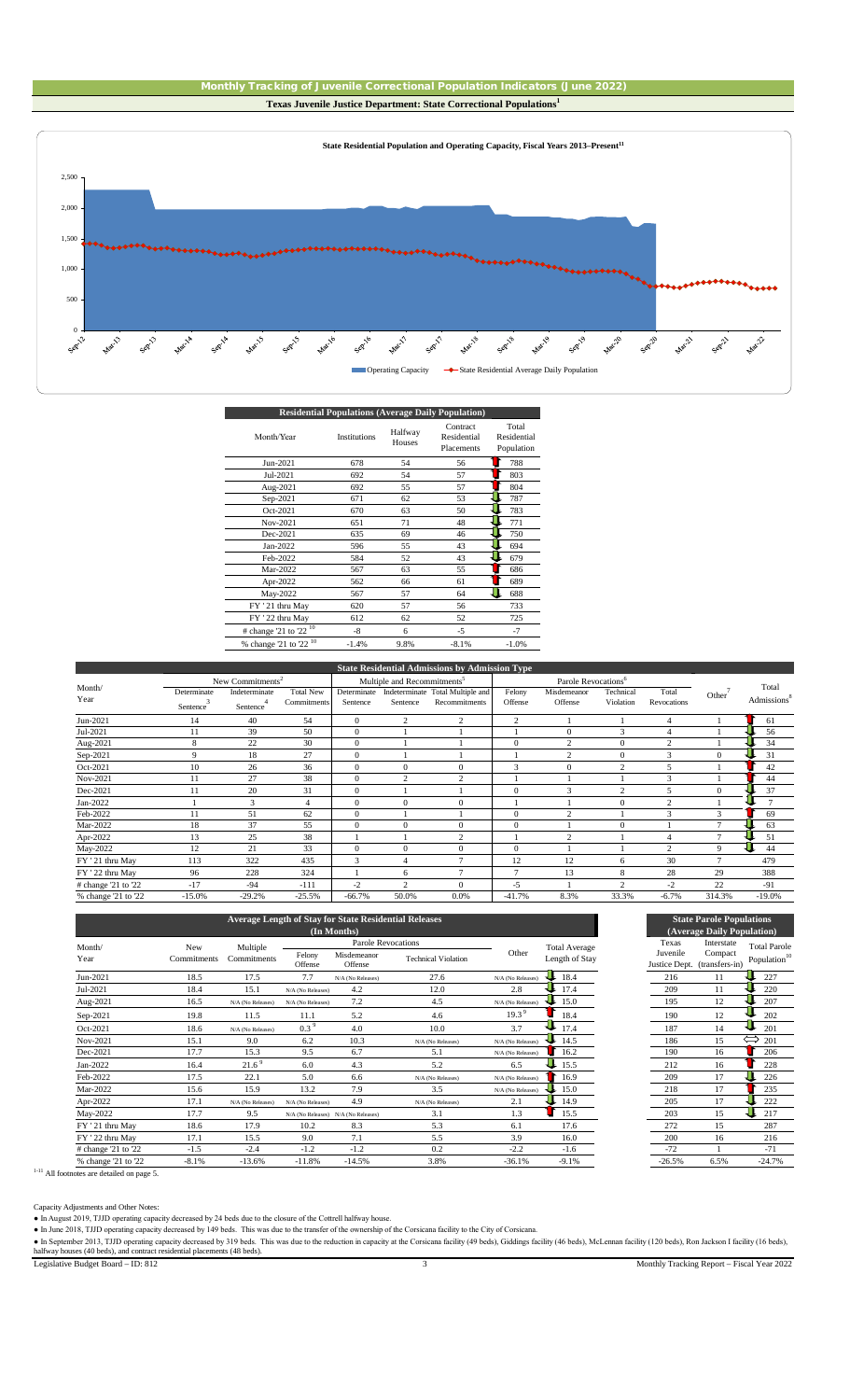#### Juvenile Probation Department Supervision Population Indicators (June 2022) **Texas Juvenile Justice Department: Juvenile Probation Department Supervision Populations**

| Formal Referrals to Juvenile Probation Department by Offense Type <sup>1</sup> |                   |                            |                           |                                                   |                    |  |  |  |  |
|--------------------------------------------------------------------------------|-------------------|----------------------------|---------------------------|---------------------------------------------------|--------------------|--|--|--|--|
| Month/Year                                                                     | Felony<br>Offense | Misdemeanor<br>Offense $2$ | Violation of<br>Probation | Conduct in<br>Need of<br>Supervision <sup>3</sup> | Total<br>Referrals |  |  |  |  |
| Jun-2021                                                                       | 1,012             | 1,108                      | 278                       | 168                                               | 2,566              |  |  |  |  |
| Jul-2021                                                                       | 829               | 887                        | 247                       | 159                                               | 2,122              |  |  |  |  |
| Aug-2021                                                                       | 947               | 1,002                      | 258                       | 162                                               | 2,369              |  |  |  |  |
| Sep-2021                                                                       | 1,174             | 1,401                      | 351                       | 196                                               | 3,122              |  |  |  |  |
| Oct-2021                                                                       | 1,371             | 1,646                      | 308                       | 198                                               | 3,523              |  |  |  |  |
| Nov-2021                                                                       | 1,280             | 1,645                      | 314                       | 176                                               | 3,415              |  |  |  |  |
| Dec-2021                                                                       | 1,285             | 1,657                      | 310                       | 175                                               | 3,427              |  |  |  |  |
| Jan-2022                                                                       | 1,204             | 1,484                      | 284                       | 156                                               | 3,128              |  |  |  |  |
| Feb-2022                                                                       | 1,434             | 1,635                      | 304                       | 165                                               | 3,538              |  |  |  |  |
| Mar-2022                                                                       | 1,675             | 1,926                      | 387                       | 208                                               | 4,196              |  |  |  |  |
| Apr-2022                                                                       | 1,728             | 2,043                      | 356                       | 210                                               | 4,337              |  |  |  |  |
| May-2022                                                                       | 1,582             | 1,863                      | 283                       | 173                                               | 3,901              |  |  |  |  |
| FY ' 21 thru May                                                               | 8,813             | 9,706                      | 2,605                     | 1,387                                             | 22,511             |  |  |  |  |
| FY ' 22 thru May                                                               | 12,733            | 15,300                     | 2,897                     | 1,657                                             | 32,587             |  |  |  |  |
| # change 21 to 22                                                              | 3,920             | 5,594                      | 292                       | 270                                               | 10,076             |  |  |  |  |
| % change '21 to '22                                                            | 44.5%             | 57.6%                      | 11.2%                     | 19.5%                                             | 44.8%              |  |  |  |  |

| Quarter/Year                                   | Certified to<br><b>Adult Court</b> | TJJD<br>Residential | Adjudicated<br>Probation | Deferred<br>Prosecution | Supervisory<br>Caution | Dismissed | Total<br><b>Dispositions</b> |
|------------------------------------------------|------------------------------------|---------------------|--------------------------|-------------------------|------------------------|-----------|------------------------------|
| Quarter 4, FY21<br>(Jun.<br>2021 - Aug2021)    | 40                                 | 158                 | 1,980                    | 2,006                   | 1,401                  | 2,358     | ╨<br>7,943                   |
| Quarter 1, FY22<br>(Sept.<br>2021 - Nov. 2021) | 27                                 | 131                 | 1,877                    | 2,225                   | 1,506                  | 2,196     | ш<br>7,962                   |
| Quarter 2, FY22<br>(Dec.<br>2021 - Feb. 2022)  | 43                                 | 110                 | 1.827                    | 2,524                   | 1.610                  | 2,154     | 8,268                        |
| Quarter 3, FY22<br>(Mar.<br>2022 - May 2022)   | 36                                 | 159                 | 2,415                    | 3,292                   | 1,959                  | 2,426     | 10,287                       |

| <b>Supervision Populations by Supervision Type</b><br><b>Average Daily Population</b> |                                   |                         |                          |                       |                          |                                                           |                          |  |  |  |
|---------------------------------------------------------------------------------------|-----------------------------------|-------------------------|--------------------------|-----------------------|--------------------------|-----------------------------------------------------------|--------------------------|--|--|--|
| Supervisions                                                                          |                                   |                         |                          |                       |                          | Accompanying<br>Conditions of<br>Supervision <sup>5</sup> |                          |  |  |  |
| Month/Year                                                                            | Conditional<br>Predispositio<br>n | Deferred<br>Prosecution | Adjudicated<br>Probation | Total<br>Supervisions | Intensive<br>Supervision | Residential<br>Placement                                  | Temporary<br>Supervision |  |  |  |
| May-2021                                                                              | 2,963                             | 3,499                   | 6,651                    | 13,114                | 946                      | 991                                                       | 1,571                    |  |  |  |
| Jun-2021                                                                              | 2,928                             | 3,661                   | 6,632                    | 13,221                | 910                      | 994                                                       | 1,535                    |  |  |  |
| Jul-2021                                                                              | 2,764                             | 3,774                   | 6,620                    | 13,158                | 866                      | 1,010                                                     | 1,508                    |  |  |  |
| Aug-2021                                                                              | 2,655                             | 3,770                   | 6,631                    | 13,056                | 872                      | 972                                                       | 1,451                    |  |  |  |
| Sep-2021                                                                              | 2,705                             | 3,657                   | 6,605                    | 12,967                | 912                      | 978                                                       | 1,466                    |  |  |  |
| Oct-2021                                                                              | 2,909                             | 3.660                   | 6,578                    | 13.147                | 932                      | 981                                                       | 1,561                    |  |  |  |
| Nov-2021                                                                              | 3,059                             | 3,804                   | 6,678                    | 13,541                | 938                      | 990                                                       | 1,638                    |  |  |  |
| Dec-2021                                                                              | 3,283                             | 3,934                   | 6,736                    | 13,954                | 941                      | 964                                                       | 1,729                    |  |  |  |
| Jan-2022                                                                              | 3,464                             | 4,006                   | 6,705                    | 14,175                | 958                      | 909                                                       | 1,789                    |  |  |  |
| Feb-2022                                                                              | 3,543                             | 4,202                   | 6,771                    | 14,517                | 972                      | 931                                                       | 1,833                    |  |  |  |
| Mar-2022                                                                              | 3,726                             | 4,513                   | 6,859                    | 15,098                | 958                      | 973                                                       | 1,890                    |  |  |  |
| Apr-2022                                                                              | 3,829                             | 4,887                   | 7,049                    | 15.765                | 926                      | 1,022                                                     | 1,986                    |  |  |  |

| Juvenile Justice Alternative Education Program (JJAEP): Mandatory Students <sup>6</sup> |                                             |                  |       |                                                   |  |  |  |  |  |  |
|-----------------------------------------------------------------------------------------|---------------------------------------------|------------------|-------|---------------------------------------------------|--|--|--|--|--|--|
| Month/Year                                                                              | <b>Total Participants</b><br>(End of Month) | <b>Additions</b> | Exits | <b>Mandatory Attendance</b><br>$_{\text{Days}}^7$ |  |  |  |  |  |  |
| May-2021                                                                                | 298                                         | 68               | 66    | 4.498                                             |  |  |  |  |  |  |
| Jun-2021                                                                                | 88                                          | $\overline{c}$   | 24    | 829                                               |  |  |  |  |  |  |
| Jun-2021<br>(summer school)                                                             | 41                                          | 6                | 19    | 674                                               |  |  |  |  |  |  |
| Jul-2021<br>(summer school)                                                             | $\overline{2}$                              | $\Omega$         |       | 7                                                 |  |  |  |  |  |  |
| Aug-2021                                                                                | 252                                         | 59               | 71    | 2.335                                             |  |  |  |  |  |  |
| Sep-2021                                                                                | 344                                         | 124              | 40    | 4,790                                             |  |  |  |  |  |  |
| Oct-2021                                                                                | 453                                         | 168              | 53    | 6,042                                             |  |  |  |  |  |  |
| Nov-2021                                                                                | 548                                         | 179              | 84    | 6,911                                             |  |  |  |  |  |  |
| Dec-2021                                                                                | 583                                         | 93               | 57    | 6,090                                             |  |  |  |  |  |  |
| Jan-2022                                                                                | 644                                         | 180              | 120   | 8,373                                             |  |  |  |  |  |  |
| Feb-2022                                                                                | 703                                         | 146              | 92    | 9.070                                             |  |  |  |  |  |  |
| March-2022                                                                              | 747                                         | 184              | 135   | 9,981                                             |  |  |  |  |  |  |
| Apr-2022                                                                                | 811                                         | 209              | 144   | 11,908                                            |  |  |  |  |  |  |

1-9 All footnotes are detailed on page 5.









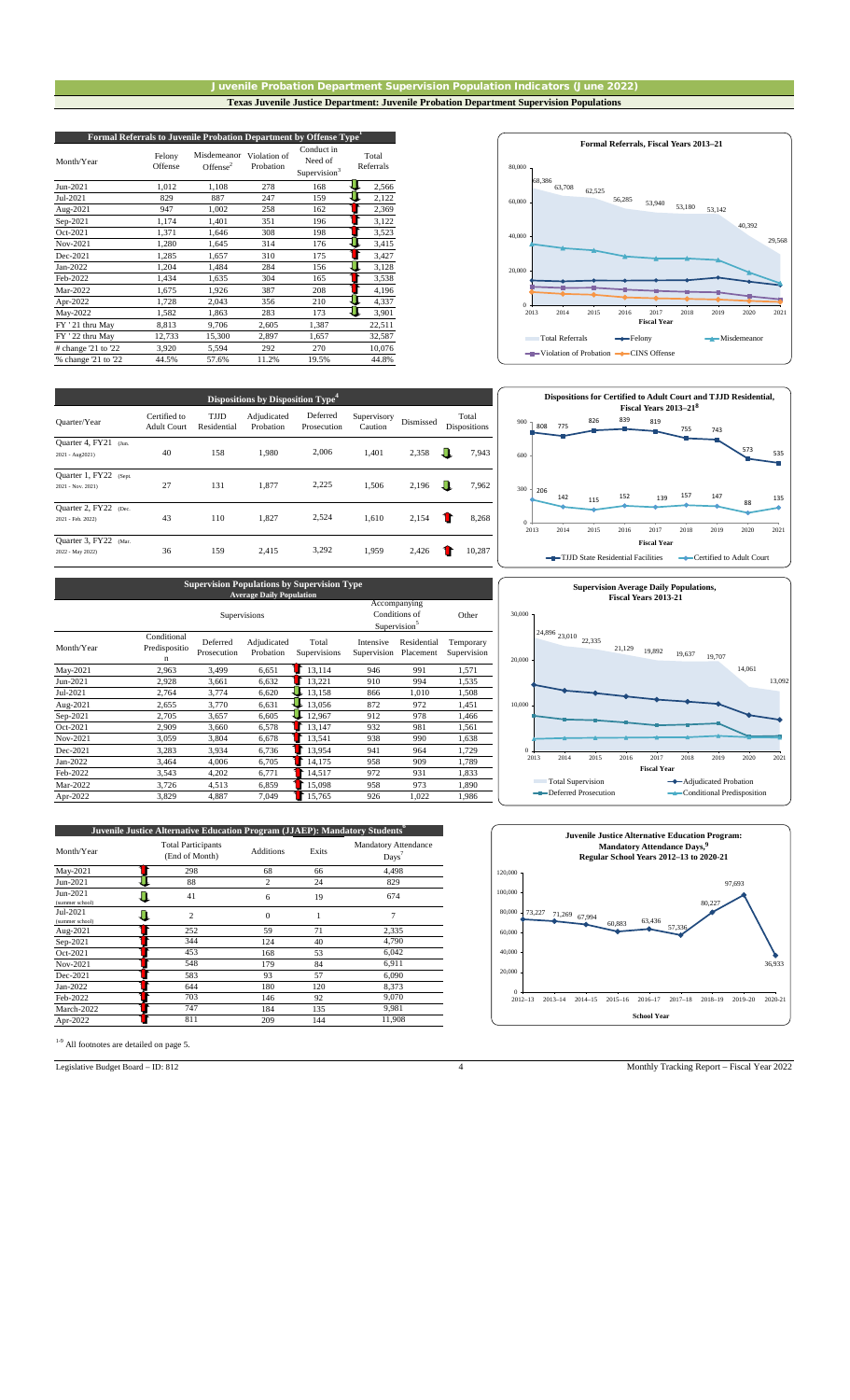### Monthly Tracking of Adult and Juvenile Correctional Population Indicators (June 2022) **Agency Staffing and Availability**

| <b>TDCJ</b> Correctional Officer Staffing and Availability                                                                                                                                                                      |                     |                         |                               |                    |               |                                |                                  |  |  |  |
|---------------------------------------------------------------------------------------------------------------------------------------------------------------------------------------------------------------------------------|---------------------|-------------------------|-------------------------------|--------------------|---------------|--------------------------------|----------------------------------|--|--|--|
| Month/Year                                                                                                                                                                                                                      | <b>Budgeted FTE</b> | Filled FTE <sup>1</sup> | Percent Filled<br>of Budgeted | Unavailable $FTE2$ | Available FTE | Percent Available<br>of Filled | Percent Available<br>of Budgeted |  |  |  |
| Jun-2021                                                                                                                                                                                                                        | 24,177              | 19,338                  | 80.0%                         | 421                | 18.917        | 97.8%                          | 78.2%                            |  |  |  |
| Jul-2021                                                                                                                                                                                                                        | 24.179              | 18.894                  | 78.1%                         | 434                | 18.460        | 97.7%                          | 76.3%                            |  |  |  |
| Aug-2021                                                                                                                                                                                                                        | 24,180              | 18,548                  | 76.7%                         | 524                | 18.024        | 97.2%                          | 74.5%                            |  |  |  |
| Sep-2021                                                                                                                                                                                                                        | 24,178              | 17.928                  | 74.1%                         | 558                | 17.370        | 96.9%                          | 71.8%                            |  |  |  |
| Oct-2021                                                                                                                                                                                                                        | 24,080              | 17.602                  | 73.1%                         | 537                | 17.065        | 96.9%                          | 70.9%                            |  |  |  |
| Nov-2021                                                                                                                                                                                                                        | 24.016              | 17.504                  | 72.9%                         | 686                | 16.818        | 96.1%                          | 70.0%                            |  |  |  |
| Dec-2021                                                                                                                                                                                                                        | 24.017              | 17.209                  | 71.7%                         | 642                | 16.567        | 96.3%                          | 69.0%                            |  |  |  |
| Jan-2022                                                                                                                                                                                                                        | 24,020              | 17,003                  | 70.8%                         | 600                | 16,403        | 96.5%                          | 68.3%                            |  |  |  |
| Feb-2022                                                                                                                                                                                                                        | 24,020              | 16,739                  | 69.7%                         | 653                | 16,086        | 96.1%                          | 67.0%                            |  |  |  |
| Mar-2022                                                                                                                                                                                                                        | 23,904              | 16.639                  | 69.6%                         | 782                | 15,857        | 95.3%                          | 66.3%                            |  |  |  |
| Apr-2022                                                                                                                                                                                                                        | 23,561              | 16.595                  | 70.4%                         | 827                | 15.768        | 95.0%                          | 66.9%                            |  |  |  |
| May-2022                                                                                                                                                                                                                        | 23.549              | 16.789                  | 71.3%                         | 793                | 15.996        | 95.3%                          | 67.9%                            |  |  |  |
| Filled FTE includes part-time correctional officers counted as 0.5 FTE. In May 2022, TDCJ reported 868 part-time correctional officers.<br><sup>2</sup> Unavailable FTE includes staff in Training Academy/Unit Based Training. |                     |                         |                               |                    |               |                                |                                  |  |  |  |

| <b>TJJD Youth Development Coach Staffing and Availability</b> <sup>3</sup> |                     |            |                |                              |               |                   |                   |  |  |  |  |
|----------------------------------------------------------------------------|---------------------|------------|----------------|------------------------------|---------------|-------------------|-------------------|--|--|--|--|
| Month/Year                                                                 | <b>Budgeted FTE</b> | Filled FTE | Percent Filled | Unavailable FTE <sup>4</sup> | Available FTE | Percent Available | Percent Available |  |  |  |  |
|                                                                            |                     |            | of Budgeted    |                              |               | of Filled         | of Budgeted       |  |  |  |  |
| May-2022                                                                   | 979                 | 614.9      | 62.8%          | 162.5                        | 452.4         | 73.6%             | 46.2%             |  |  |  |  |
| <sup>3</sup> TJJD staffing and availability reports began in May of 2022.  |                     |            |                |                              |               |                   |                   |  |  |  |  |

4 Unavailable FTE includes staff in pre-service training and staff on FMLA or other leave.